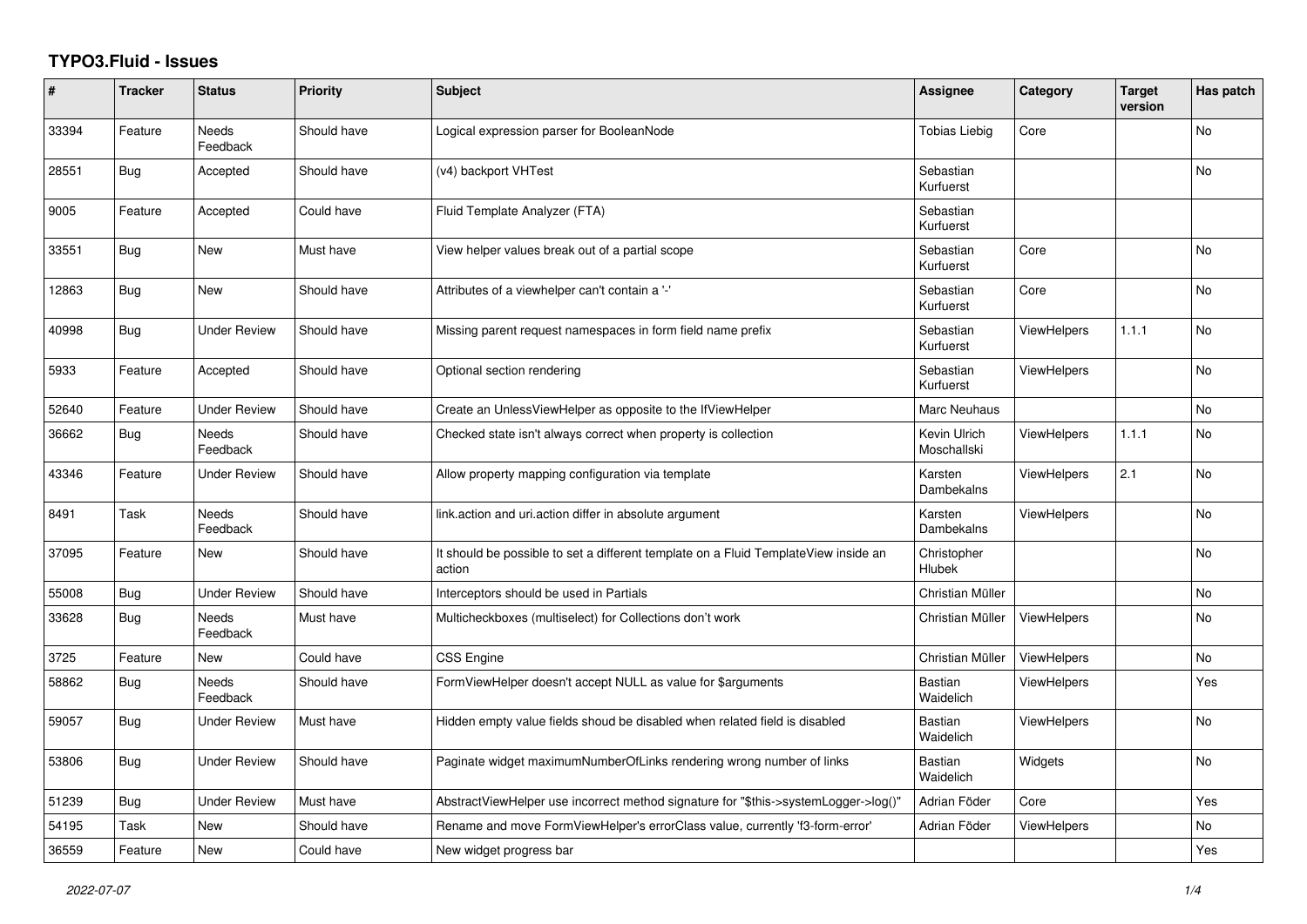| #     | <b>Tracker</b> | <b>Status</b>       | <b>Priority</b> | <b>Subject</b>                                                                                              | <b>Assignee</b> | Category | <b>Target</b><br>version | Has patch |
|-------|----------------|---------------------|-----------------|-------------------------------------------------------------------------------------------------------------|-----------------|----------|--------------------------|-----------|
| 60271 | Feature        | New                 | Should have     | Paginate viewhelper, should also support arrays                                                             |                 |          |                          | <b>No</b> |
| 58983 | <b>Bug</b>     | New                 | Should have     | format.date does not respect linebreaks and throws exception                                                |                 |          |                          | No        |
| 58921 | Bug            | New                 | Should have     | f:form.* VHs crash if NOT inside f:form but followed by f:form                                              |                 |          |                          | No        |
| 57885 | Bug            | New                 | Must have       | Inputs are cleared from a second form if the first form produced a vallidation error                        |                 |          |                          | No        |
| 56237 | Task           | New                 | Should have     | in-line (Condition) ViewHelpers should not evaluate on parsing                                              |                 |          |                          | No        |
| 52591 | Bug            | New                 | Should have     | The Pagination Widget broken for joined objects                                                             |                 |          |                          | No        |
| 52419 | Bug            | New                 | Should have     | Wrong PHPDocs notation for default value inline f:translate viewhelper                                      |                 |          | 2.0                      | No        |
| 51277 | Feature        | New                 | Should have     | ViewHelper context should be aware of actual file occurrence                                                |                 |          |                          | No        |
| 50888 | Bug            | <b>Under Review</b> | Should have     | WSOD by changing name of section and if Fluid caches are generated                                          |                 |          |                          | No        |
| 49756 | Feature        | <b>Under Review</b> | Should have     | Select values by array key in checkbox viewhelper                                                           |                 |          |                          | No        |
| 49038 | Bug            | <b>New</b>          | Must have       | form.select does not select the first item if prependOptionValue is used                                    |                 |          |                          | <b>No</b> |
| 47669 | Task           | New                 | Should have     | FormViewHelper does not define the default request method                                                   |                 |          |                          | No        |
| 47006 | Bug            | <b>Under Review</b> | Should have     | widget identifier are not unique                                                                            |                 |          |                          | No        |
| 46545 | Feature        | New                 | Should have     | Better support for arrays in options of SelectViewHelper                                                    |                 |          |                          | No        |
| 46091 | Task           | Needs<br>Feedback   | Should have     | Show source file name and position on exceptions during parsing                                             |                 |          |                          | No        |
| 45153 | Feature        | New                 | Should have     | f:be.menus.actionMenuItem - Detection of the current select option is insufficient                          |                 |          |                          | No        |
| 43071 | Task           | New                 | Should have     | Remove TOKENS for adding fallback teplates in B                                                             |                 |          |                          | No        |
| 42743 | Task           | New                 | Should have     | Remove inline style for hidden form fields                                                                  |                 |          |                          | <b>No</b> |
| 42397 | Feature        | New                 | Should have     | Missing viewhelper for general links                                                                        |                 |          |                          | No        |
| 40081 | Feature        | New                 | Should have     | Allow assigned variables as keys in arrays                                                                  |                 |          |                          | No        |
| 38130 | Feature        | New                 | Should have     | Checkboxes and multiple select fields should have an assignable default value                               |                 |          |                          | No        |
| 33215 | Feature        | New                 | Should have     | RFC: Dynamic values in ObjectAccess paths                                                                   |                 |          |                          | No        |
| 28554 | Bug            | New                 | Should have     | (v4) implement feature flag to disable caching                                                              |                 |          |                          | <b>No</b> |
| 28553 | Bug            | New                 | Should have     | improve XHProf test setup                                                                                   |                 |          |                          | No        |
| 28552 | Bug            | New                 | Should have     | (v5) write ViewHelper test for compiled run; adjust functional test to do two passes<br>(uncached & cached) |                 |          |                          | <b>No</b> |
| 28550 | Bug            | New                 | Should have     | (v4) make widgets cacheable, i.e. not implement childnodeaccess interface                                   |                 |          |                          | No        |
| 28549 | Bug            | New                 | Should have     | make widgets cacheable, i.e. not implement childnodeaccess interface                                        |                 |          |                          | No        |
| 5636  | Task           | <b>Under Review</b> | Must have       | Form_RadioViewHelper and CheckBoxViewHelper miss check for existing object<br>before it is accessed.        |                 |          |                          | No        |
| 3291  | Feature        | Needs<br>Feedback   | Should have     | Cacheable viewhelpers                                                                                       |                 |          |                          | No        |
| 52536 | Bug            | <b>Under Review</b> | Should have     | Errorclass not set if no property-attribute set                                                             |                 |          |                          |           |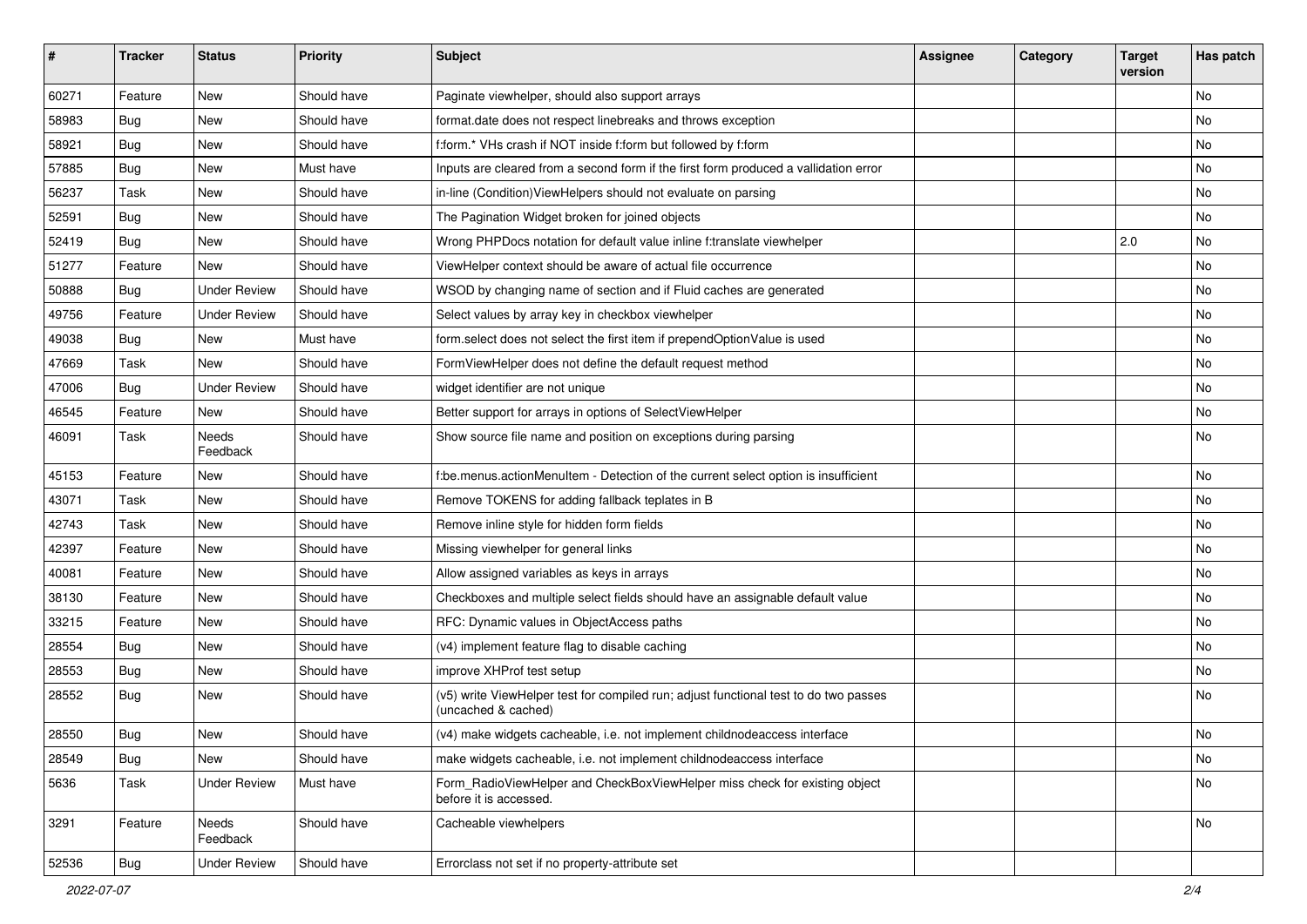| #     | <b>Tracker</b> | <b>Status</b>       | <b>Priority</b> | Subject                                                                                   | <b>Assignee</b> | Category    | <b>Target</b><br>version | Has patch |
|-------|----------------|---------------------|-----------------|-------------------------------------------------------------------------------------------|-----------------|-------------|--------------------------|-----------|
| 48355 | Feature        | New                 | Could have      | Assign output of viewhelper to template variable for further processing.                  |                 |             |                          |           |
| 45345 | Feature        | Needs<br>Feedback   | Should have     | Easy to use comments for fluid that won't show in output                                  |                 |             |                          |           |
| 13045 | Bug            | New                 | Should have     | Entity decode of strings are different between if-conditions and output of variable       |                 |             |                          |           |
| 9514  | Feature        | New                 | Should have     | Support explicit Array Arguments for ViewHelpers                                          |                 |             |                          |           |
| 32035 | Task           | New                 | Should have     | Improve fluid error messages                                                              |                 | Core        |                          | Yes       |
| 7608  | Feature        | New                 | Could have      | Configurable shorthand/object accessor delimiters                                         |                 | Core        |                          | Yes       |
| 62346 | Feature        | New                 | Could have      | f:comment should have high precende                                                       |                 | Core        | 3.x                      | No        |
| 46257 | Feature        | <b>Under Review</b> | Should have     | Add escape sequence support for Fluid                                                     |                 | Core        |                          | No        |
| 39990 | Bug            | New                 | Should have     | Same form twice in one template: hidden fields for empty values are only rendered<br>once |                 | Core        |                          | No        |
| 30555 | Feature        | New                 | Could have      | Make TagBuilder more extensible                                                           |                 | Core        |                          | No        |
| 27607 | Bug            | New                 | Must have       | Make Fluid comparisons work when first element is STRING, second is NULL.                 |                 | Core        |                          | No        |
| 10472 | Feature        | New                 | Could have      | Fluid Standalone distribution                                                             |                 | Core        |                          | No.       |
| 3481  | Bug            | New                 | Should have     | Use ViewHelperVariableContainer in PostParseFacet                                         |                 | Core        |                          | No        |
| 4704  | Feature        | New                 | Should have     | Improve parsing exception messages                                                        |                 | Core        |                          |           |
| 1907  | Feature        | New                 | Could have      | Default values for view helpers based on context                                          |                 | Core        |                          |           |
| 60181 | Feature        | New                 | Could have      | Caching mechanism for Fluid Views/Templates                                               |                 | View        |                          | No        |
| 46289 | Bug            | Needs<br>Feedback   | Should have     | Enable Escaping Interceptor in XML request format                                         |                 | View        | 2.0.1                    | No        |
| 45394 | Task           | New                 | Should have     | Forwardport Unit test for standalone view                                                 |                 | View        |                          | No        |
| 43072 | Task           | New                 | Should have     | Remove TOKENS for adding templates fallback in Backporter                                 |                 | View        |                          | No        |
| 38369 | Bug            | New                 | Must have       | Resource ViewHelpers should not fall back to request package                              |                 | View        |                          | No        |
| 8989  | Feature        | Needs<br>Feedback   | Could have      | Search path for fluid template files                                                      |                 | View        |                          | No        |
| 60856 | Bug            | New                 | Must have       | Target attribute not supported by the form viewhelper                                     |                 | ViewHelpers |                          | Yes       |
| 30937 | Bug            | New                 | Should have     | CropViewHelper stringToTruncate can't be supplied so it can't be easily extended          |                 | ViewHelpers |                          | Yes       |
| 65424 | <b>Bug</b>     | <b>Under Review</b> | Should have     | SelectViewHelper must respect option(Value Label)Field for arrays                         |                 | ViewHelpers |                          | No        |
| 60003 | Feature        | New                 | Should have     | Add required-Attribute to f:form.password                                                 |                 | ViewHelpers |                          | No        |
| 54284 | <b>Bug</b>     | New                 | Should have     | Default Option for Switch/Case VH                                                         |                 | ViewHelpers |                          | No        |
| 51100 | Feature        | New                 | Must have       | Links with absolute URI should have the option of URI Scheme                              |                 | ViewHelpers |                          | No        |
| 49600 | Bug            | New                 | Should have     | f:form tag shown as a HTML on frontend                                                    |                 | ViewHelpers |                          | No        |
| 44234 | Bug            | <b>Under Review</b> | Should have     | selectViewHelper's sorting does not respect locale collation                              |                 | ViewHelpers | 2.1                      | No        |
| 40064 | Bug            | New                 | Must have       | Multiselect is not getting persisted                                                      |                 | ViewHelpers |                          | No        |